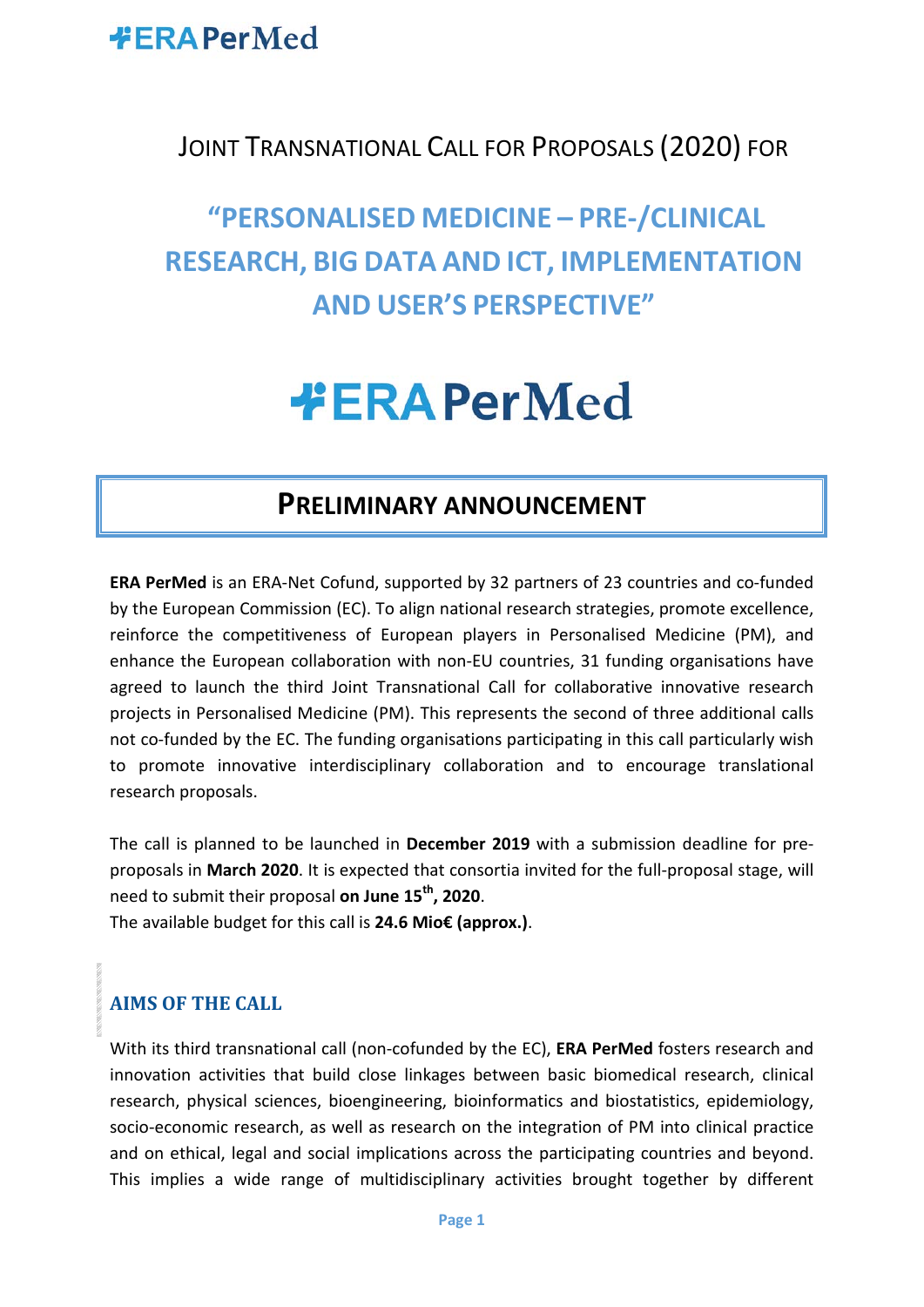stakeholders from academia (e.g. universities and research institutions), clinics (e.g. clinical laboratories, medical professionals), industry (e.g. pharmaceutical industry, biotechnology companies, information technology companies including health information technology – HIT), policy makers, regulatory/health technology assessment (HTA) agencies and patients/patient organisations.

The overarching goal is to improve disease prevention and disease management, based on broader and more efficiently characterised and defined patient stratification, diagnostics and tailored treatment protocols. Early involvement of regulatory authorities and close interaction with the different key players along the value chain should be included right from the project development phase to bridge the gap between first discoveries or inventions until market access. Proposals submitted under this call are expected to demonstrate the applicability of project outcomes to clinical practice. The clinical relevance of the proposed PM approach needs to be convincingly demonstrated. Moreover, proposals are expected to include research on ethical, legal and socio-economic implications, including health economics and regulation, and/or research on the optimisation of health care systems. They may also consider patient and citizen empowerment and training strategies for the different stakeholders in PM.

The overall objectives of the call are to:

- Support **translational research projects** in the field of Personalised Medicine;
- Encourage and enable **interdisciplinary collaborations towards the implementation**  of PM, combining pre-clinical and/or clinical research with bioinformatics components and research on relevant ethical, legal and social aspects and/or research on the optimisation of health care systems;
- Encourage **collaboration between academia** (research teams from universities, higher education institutions, public research institutions), **clinical/public health research** (research teams from hospital/ public health, health care settings and other health care organisations), private partners e.g. **SMEs**[1](#page-1-0) (small and medium-sized enterprises) as well as policy makers, regulatory/HTA agencies and patient organisations.

#### **SCOPE OF THE CALL**

Proposals **must be interdisciplinary and clearly demonstrate the potential impact in PM** as well as **the added value of transnational collaboration**.

The JTC2020 of ERA PerMed will comprise three Research Areas:

<span id="page-1-0"></span><sup>&</sup>lt;sup>1</sup> https://ec.europa.eu/growth/smes/business-friendly-environment/sme-definition\_en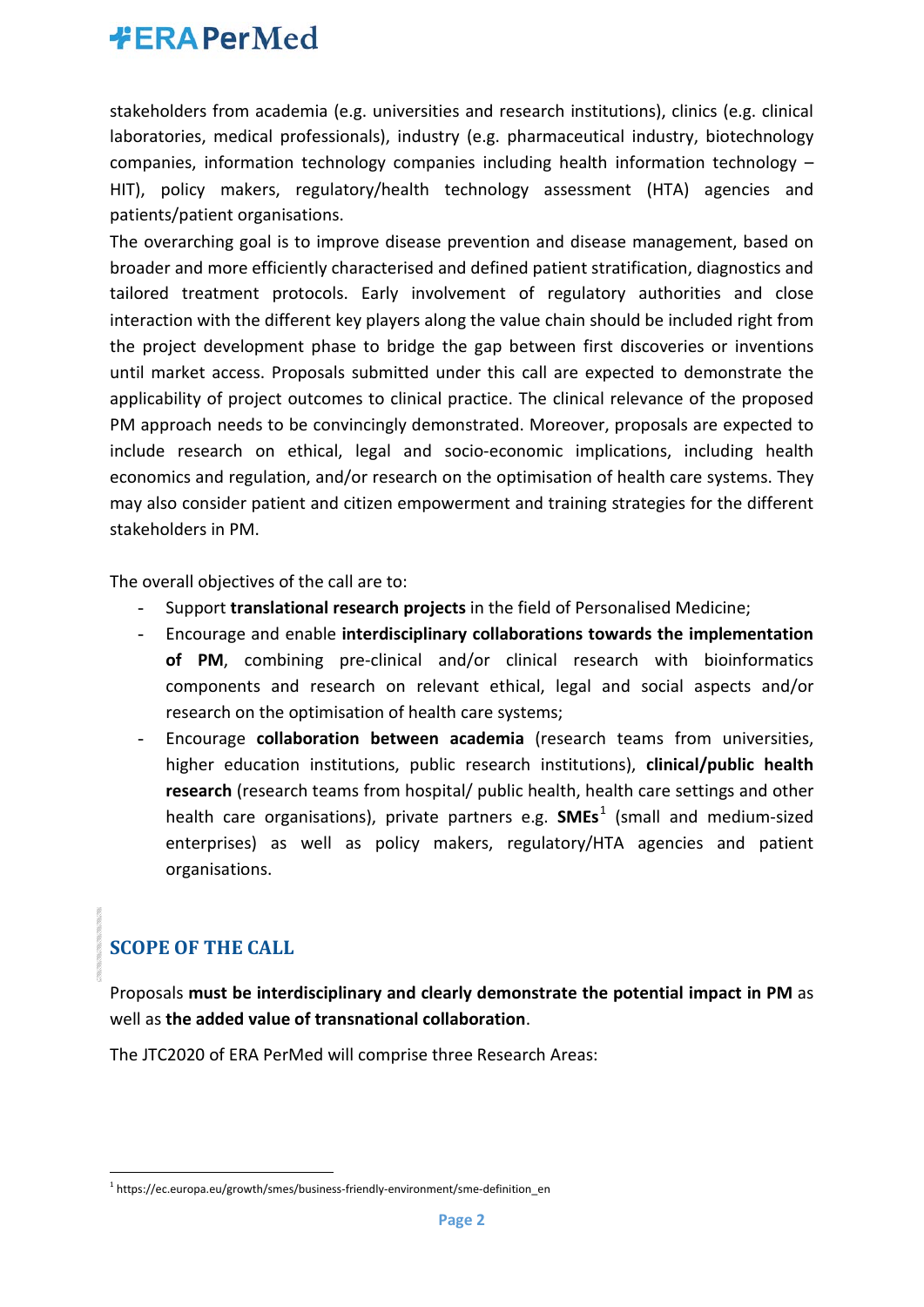| Research area 1<br>"Translating Basic to Clinical<br>Research and Beyond" | <b>Research area 2</b><br>"Integrating Big Data and ICT<br>Solutions" | Research area 3<br>"Research towards Responsible<br>Implementation in Health Care" |
|---------------------------------------------------------------------------|-----------------------------------------------------------------------|------------------------------------------------------------------------------------|
| Module 1A: Pre-clinical Research                                          | Module 2A: Data and $ICT -$<br><b>Enabling Technology</b>             | Module 3A: Optimising Health Care<br>System                                        |
| Module 1B: Clinical Research                                              | Module 2B: Data and ICT - Towards<br>Application in Health Care       | Module 3B: Ethical, Legal and Social<br><b>Aspects</b>                             |
| ICT: Information and Communications Technology (or Technologies)          | Module 3C: Citizen and Patient<br>Empowerment                         |                                                                                    |
|                                                                           |                                                                       | Module 3D: Training Strategies                                                     |

Each project proposal **MUST** address **at least one module of Research Area 3** and **at least one module of Research Area 1 or 2**. The coherent integration and combination of the different Research Areas and Modules in the proposals will be part of the evaluation process.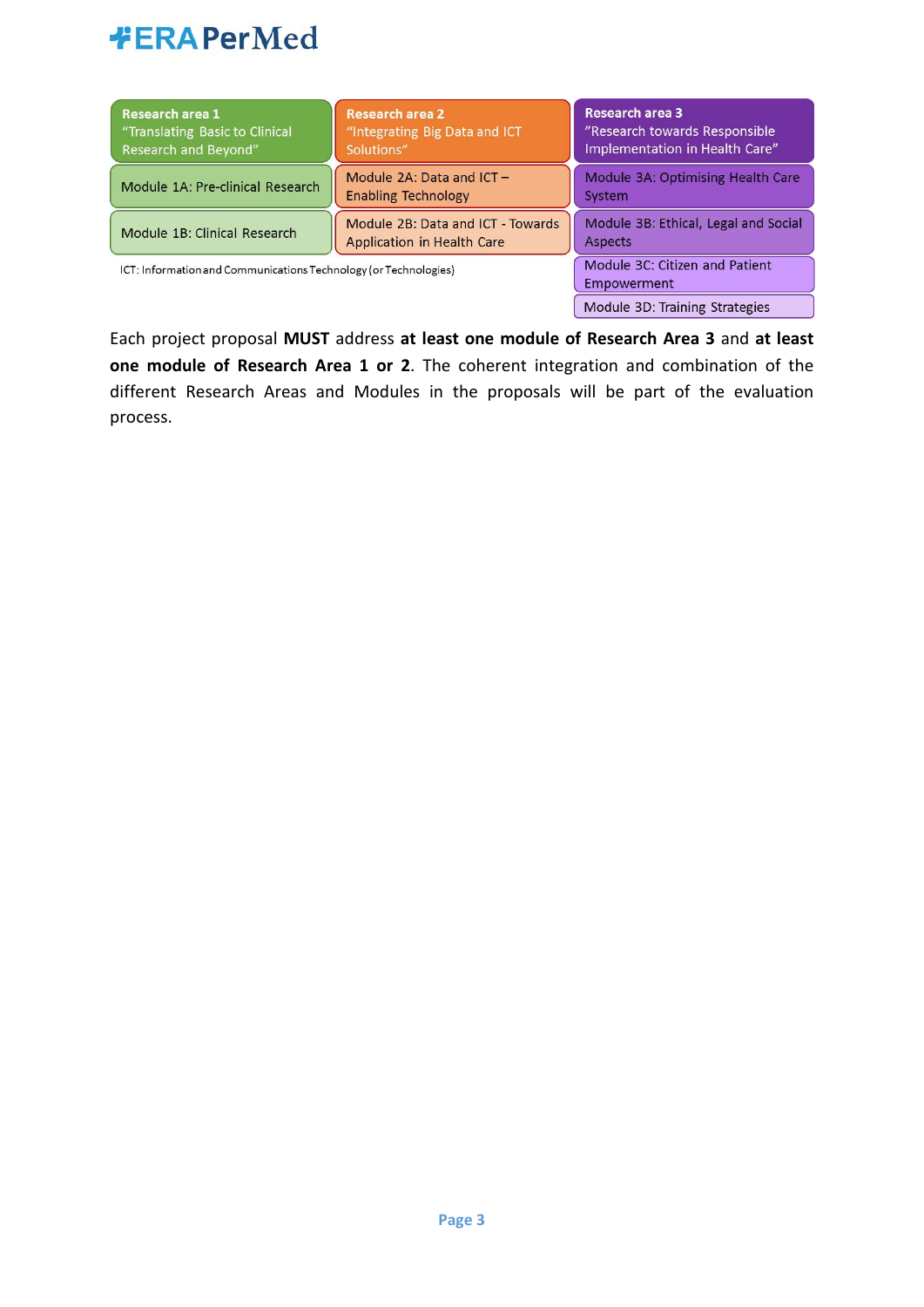#### **GENERAL (ELIGIBILITY) CONDITIONS FOR APPLICATION**

Joint research proposals may be submitted by applicants belonging to one of the following categories (A, B and/or C), if eligible according to their respective regional/national funding organisation's regulations for research funding:

- **A. Academia** (research teams working in universities, other higher education institutions) **or research institutes;**
- **B. Clinical/public health sector** (research teams working in hospitals/public health and/or other health care settings and health organisations). Participation of clinicians (e.g. medical doctors, nurses) in the research teams is encouraged;
- **C. (Industry) Private partners, e.g. SMEs**[2](#page-3-0) (small and medium-size enterprises)**.**

Although proposals will be submitted jointly by research groups from several regions/countries, research groups will be funded by the respective funding organisation of the region/country from which they have applied. Applicants are therefore subject to the eligibility criteria of their respective funding organisations. Applicants are strongly advised to contact their regional/national representatives of the participating relevant funding organisation as soon as possible in order to confirm their eligibility (see also below "*Contact details of participating members*").

Only transnational projects will be funded. **Each consortium submitting a proposal must involve at least three partners eligible for funding coming from three different countries whose funders participate in the call** (see list below). All three legal entities must be independent of each other. The coordinator must be eligible to be funded by one of the participating funding organisations to this call. The **maximum number of partners per preproposal is six.** No more than 2 partners from the same country participating in the call will be accepted in one project consortium (including those partners with own funding).

Research groups not eligible for funding (e.g. from non-funding countries or not fundable according to regional/national regulations of the participating funding organisation) may participate if they are able to secure their own funding. They are considered as full partners and have to be integrated in the pre- and full-proposal templates as such. **No more than one partner with own funding** is allowed in consortia with at least 3 partners that are eligible for funding.

**At the full-proposal stage, a consortium might be increased to up to seven partners in total by inclusion of a partner coming from an underrepresented country.** A list of

<span id="page-3-0"></span><sup>&</sup>lt;sup>2</sup> https://ec.europa.eu/growth/smes/business-friendly-environment/sme-definition\_en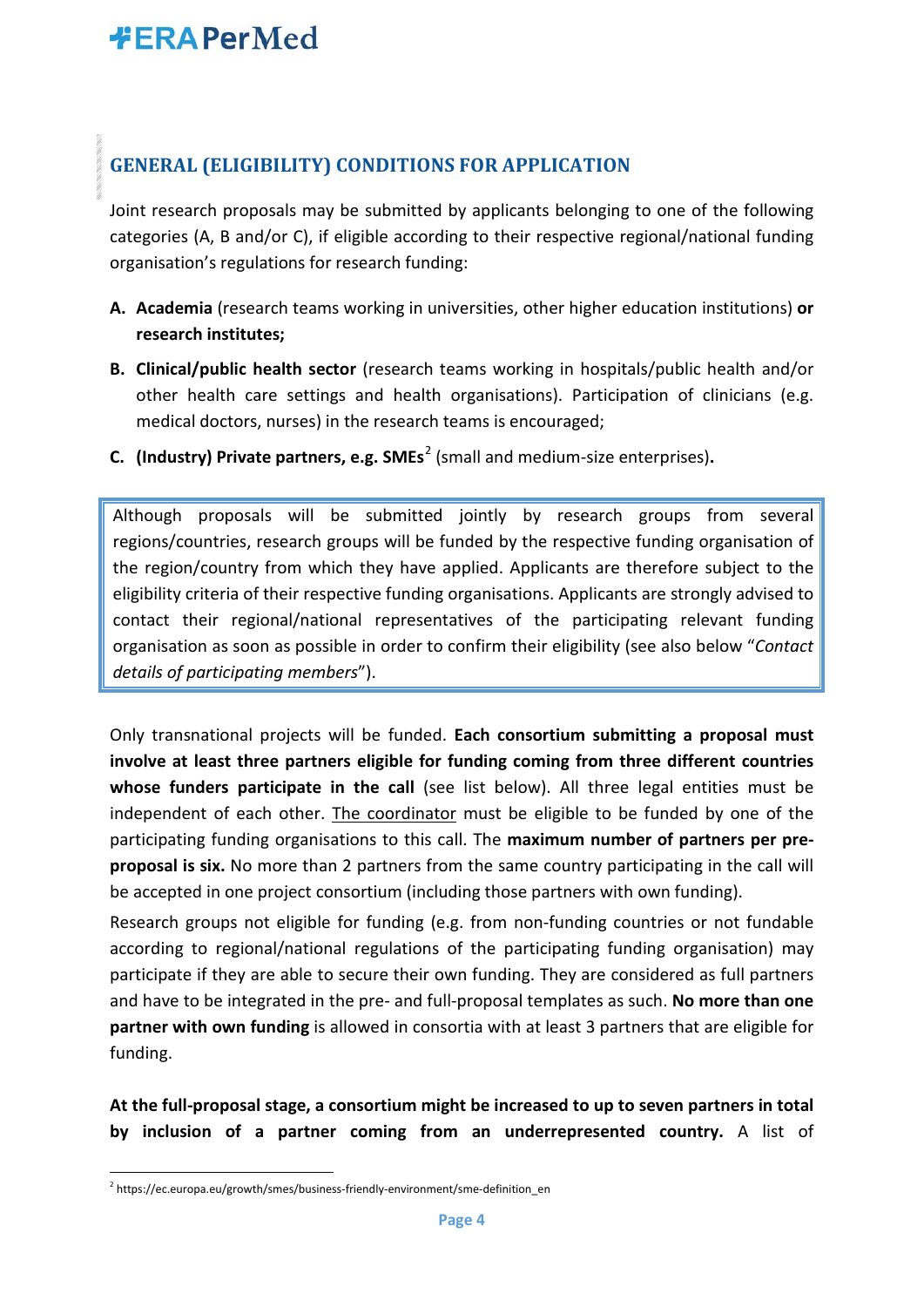underrepresented countries will be provided to all coordinators invited for full-proposals submission.

| Number of partners in the proposal*            |   | Pre-proposal |  | <b>Full-proposal</b><br>(only by inclusion of one<br>underrepresented country) |  |
|------------------------------------------------|---|--------------|--|--------------------------------------------------------------------------------|--|
|                                                |   | 4            |  | 6                                                                              |  |
| Maximum number of partners with own<br>funding | 0 |              |  |                                                                                |  |
| Maximum number of partners per<br>country      |   |              |  |                                                                                |  |

\* minimum 3 partners eligible for funding from three different countries participating to the call

#### **ICPERMED PARTNERING TOOL**

If you are looking for potential partners, please have a look also at the **ICPerMed Partnering Tool**:<https://partnering.pt-dlr.de/ICPerMed>

#### **PARTICIPATING MEMBERS, ASSOCIATED COUNTRIES AND REGIONS**

Belgium, Canada (Quebec), Croatia, Denmark, Egypt, Finland, France, Germany (Saxony), Greece, Hungary, Ireland, Israel, Italy (Lombardy, Tuscany), Latvia, Luxembourg, Norway, Panama, Poland, Romania, Slovenia, Spain (Catalonia, Navarre) and Sweden (contact list is provided in Annex 1).

#### **Please Note**:

The information provided in this pre-announcement is indicative and may be subject to changes and is not legally binding for funding organisations. Additional funding organisations might join the call before the official publication.

Interested applicants are encouraged to initiate scientific contacts with potential project consortium partners for applications.

Final call information is expected to be published on the ERA PerMed website by **December 2019.**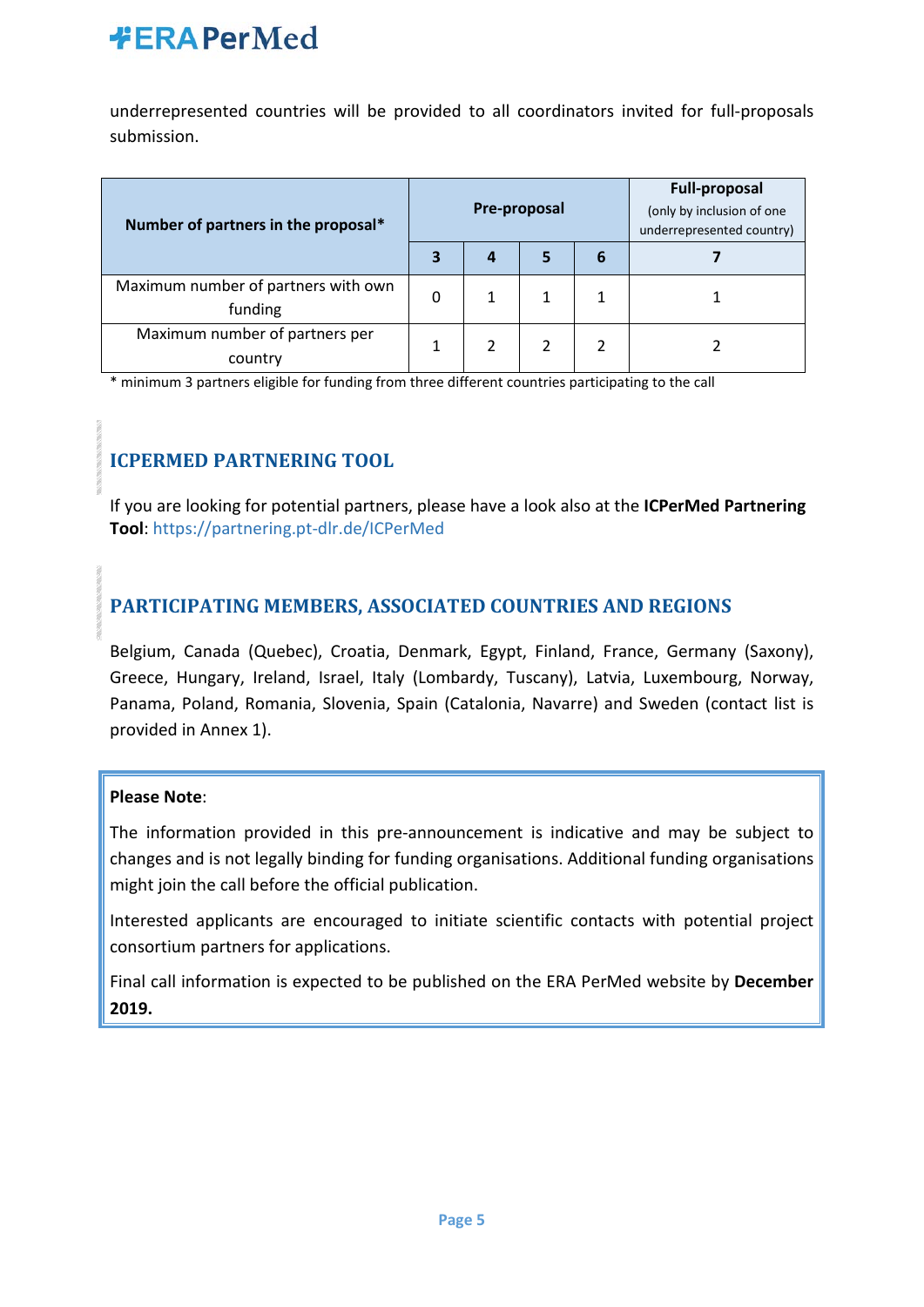### **ANNEX 1: CONTACT DETAILS OF PARTICIPATING MEMBERS**

| <b>Country</b>              | <b>Funding</b><br><b>Organisation</b> | <b>Contact point</b>                                                   | <b>Email</b>                                                              |  |
|-----------------------------|---------------------------------------|------------------------------------------------------------------------|---------------------------------------------------------------------------|--|
| <b>BELGIUM</b>              | <b>F.R.S.-FNRS</b>                    | Joël Groeneveld<br><b>Florence Quist</b>                               | joel.groeneveld@frs-fnrs.be<br>florence.quist@frs-fnrs.be                 |  |
| <b>CANADA</b><br>(QUEBEC)   | <b>FRQS</b>                           | Maxime Beaudoin                                                        | Maxime.beaudoin@frq.gouv.qc.ca                                            |  |
| <b>CROATIA</b>              | <b>MSE</b>                            | Staša Skenžić                                                          | Stasa.Skenzic@mzo.hr                                                      |  |
| <b>DENMARK</b>              | <b>InnoFond</b>                       | Ejner Moltzen<br>Jens Peter Vittrup                                    | Ejner.moltzen@innofond.dk<br>Jens.peter.vittrup@innofond.dk               |  |
| <b>EGYPT</b>                | <b>ASRT</b>                           | Radwan Amro                                                            | Radwan.Amro@gmail.com<br>innov@sti.sci.eg; Sme@sti.sci.eg                 |  |
| <b>FINLAND</b>              | <b>AKA</b>                            | Heikki Vilen                                                           | heikki.vilen@aka.fi                                                       |  |
| <b>FRANCE</b>               | <b>ANR</b>                            | Monika Frenzel<br>Jeanne Guihot                                        | ERAPerMed@agencerecherche.fr                                              |  |
| <b>GERMANY</b>              | <b>BMBF/DLR</b>                       | Dr. Katja Kuhlmann<br>Dr. Alexandra Becker                             | permed@dlr.de                                                             |  |
| <b>GERMANY</b>              | <b>BMG/VDI/VDE</b>                    | Dr. Sebastian Delbrück<br>Dr. Anne Dwertmann                           | Sebastian.Delbrueck@vdivde-it.de<br>Anne.Dwertmann@vdivde-it.de           |  |
| <b>GERMANY</b><br>(SACHSEN) | <b>SMWK</b>                           | Dr. Eva Maria Stegemann<br>Gabriele Süptitz                            | permed@smwk.sachsen.de                                                    |  |
| <b>GREECE</b>               | <b>GSRT</b>                           | Georgia Kostopoulou                                                    | g.kostopoulou@gsrt.gr                                                     |  |
| <b>HUNGARY</b>              | <b>NKFIH</b>                          | Dr. Klára Horváth                                                      | klara.horvath@nkfih.gov.hu                                                |  |
| <b>IRELAND</b>              | <b>HRB</b>                            | Dr Caitriona Creely                                                    | ccreely@hrb.ie                                                            |  |
| <b>ISRAEL</b>               | <b>CSO-MOH</b>                        | Yahaloma Gat                                                           | y.gat@moh.gov.il                                                          |  |
| <b>ITALY</b>                | <b>IT-MoH</b>                         | Dr. Gaetano Guglielmi<br>Dr. Maria Josè Ruiz Alvarez                   | g.guglielmi@sanita.it<br>mj.ruizalvarez-esterno@sanita.it                 |  |
| <b>ITALY</b><br>(LOMBARDY)  | <b>FRRB</b>                           | Carmen De Francesco<br>Paola Larghi<br>Paola Bello                     | carmen.defrancesco@frrb.it<br>paola.larghi@frrb.it<br>paola.bello@frrb.it |  |
| <b>ITALY</b><br>(TUSCANY)   | <b>TUSCREG</b>                        | Donatella Tanini                                                       | erapermed@regione.toscana.it                                              |  |
| <b>LATVIA</b>               | <b>VIAA</b>                           | Maija Bundule<br><b>Uldis Berkis</b>                                   | Maija.Bundule@viaa.gov.lv<br>Uldis.Berkis@viaa.gov.lv                     |  |
| <b>LUXEMBOURG</b>           | <b>FNR</b>                            | Marie-Claude Marx                                                      | marie-claude.marx@fnr.lu                                                  |  |
| <b>NORWAY</b>               | <b>RCN</b>                            | Karianne Solaas                                                        | kso@rcn.no                                                                |  |
| <b>PANAMA</b>               | <b>SENACYT</b>                        | <b>Carlos Aguirre</b>                                                  | caguirre@senacyt.gob.pa                                                   |  |
| <b>POLAND</b>               | <b>NCBR</b>                           | Marcin Chmielewski                                                     | marcin.chmielewski@ncbr.gov.pl                                            |  |
| <b>ROMANIA</b>              | <b>UEFISCDI</b>                       | Cristina Cotet                                                         | cristina.cotet@uefiscdi.ro                                                |  |
| <b>SLOVENIA</b>             | <b>MIZS</b>                           | Dr. Eva Batista                                                        | eva.batista@gov.si                                                        |  |
| <b>SPAIN</b>                | <b>ISCIII</b>                         | Mauricio Garcia-Franco<br>Candi Sánchez Barco<br>Cristina Nieto Carcía | eranetpm@isciii.es                                                        |  |